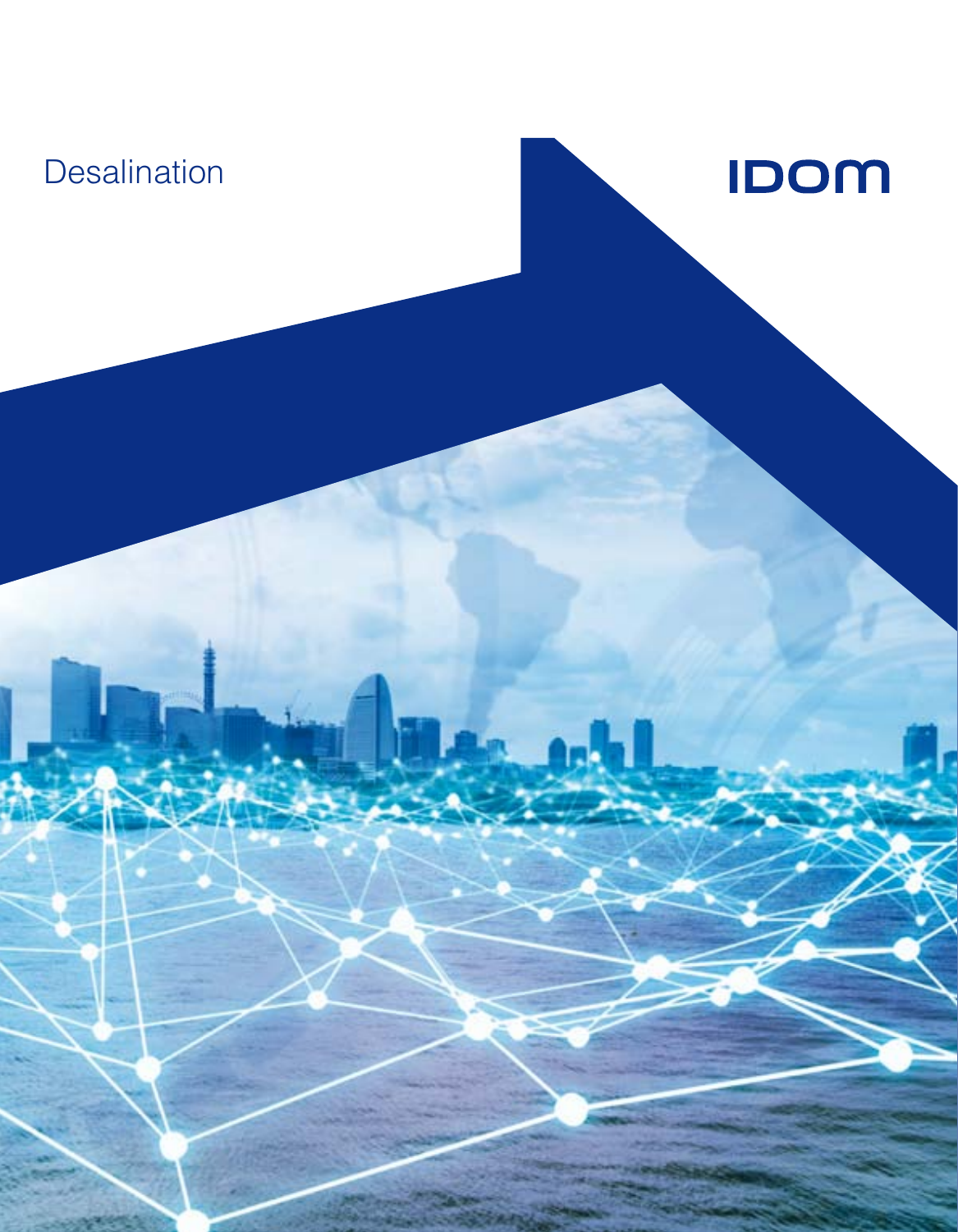



### Our commitment, your success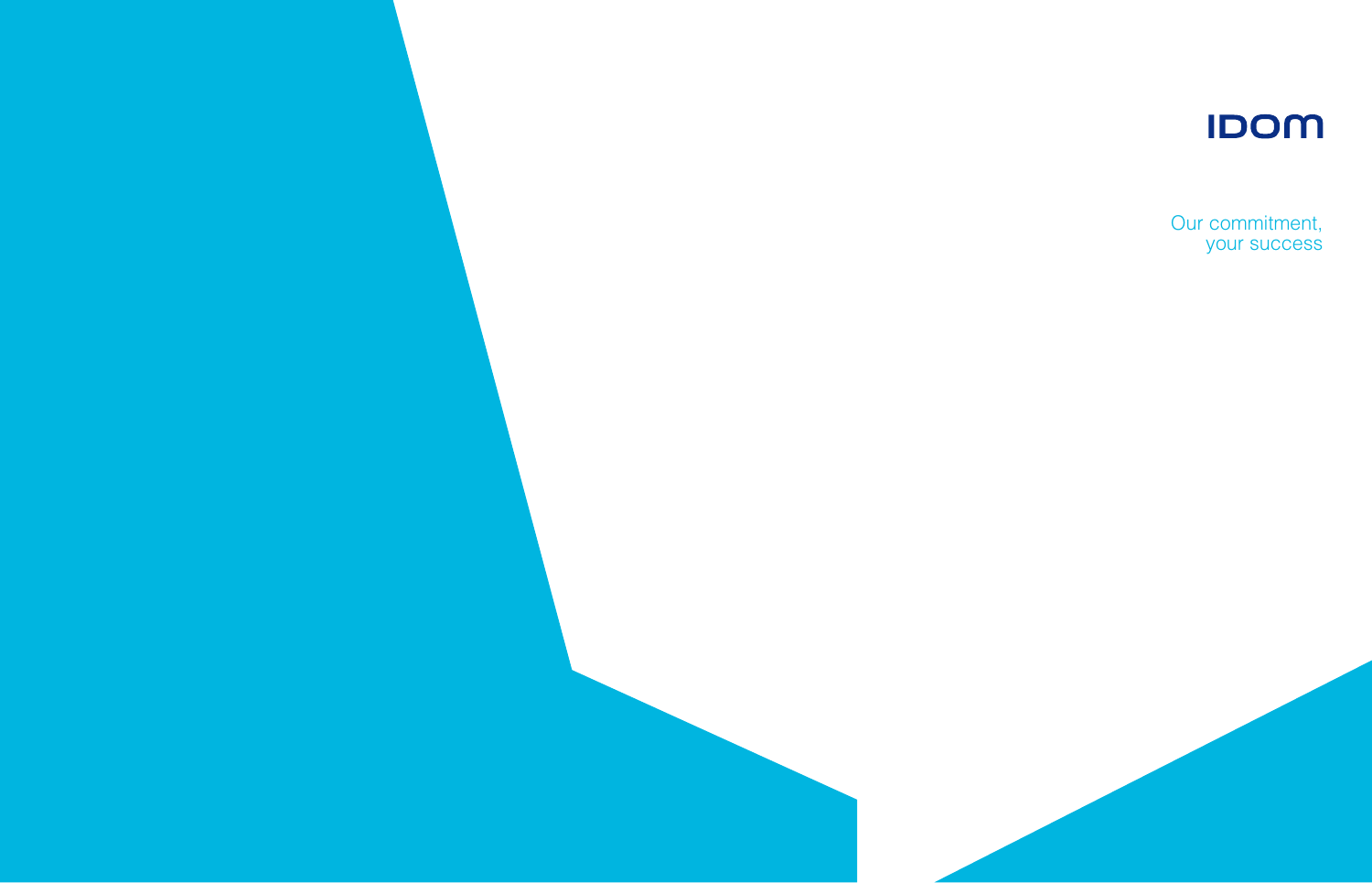# About IDOM

#### We are an **association of independent professionals**



4,300 professionals

45 offices

65 years

 $\dot{\mathbf{o}}$ 

920  $\bullet$ partners

125 countries

working in the fields of Consulting, Engineering and Architecture, united in our way of doing things and shared objectives, at the service of our clients.

# Our



Our activity is governed

- $\circ$ We believe in **excellence.** We strive for excellence in everything we do.
- We believe in **the power**   $\ddot{\mathbf{o}}$ **of human relationships** as a motivating force to overcome difficulties.
	- We are passionate about **resolving problems** that no one has solved before.
- **Innovation** is present in  $\circ$ all our activities.



 $\ddot{\mathbf{o}}$ 

by elements that allow **our professionals to grow and resolve the challenges of our clients.**

> **If you want to know more about our activity and our projects, scan** this code with your phone to see our corporate video.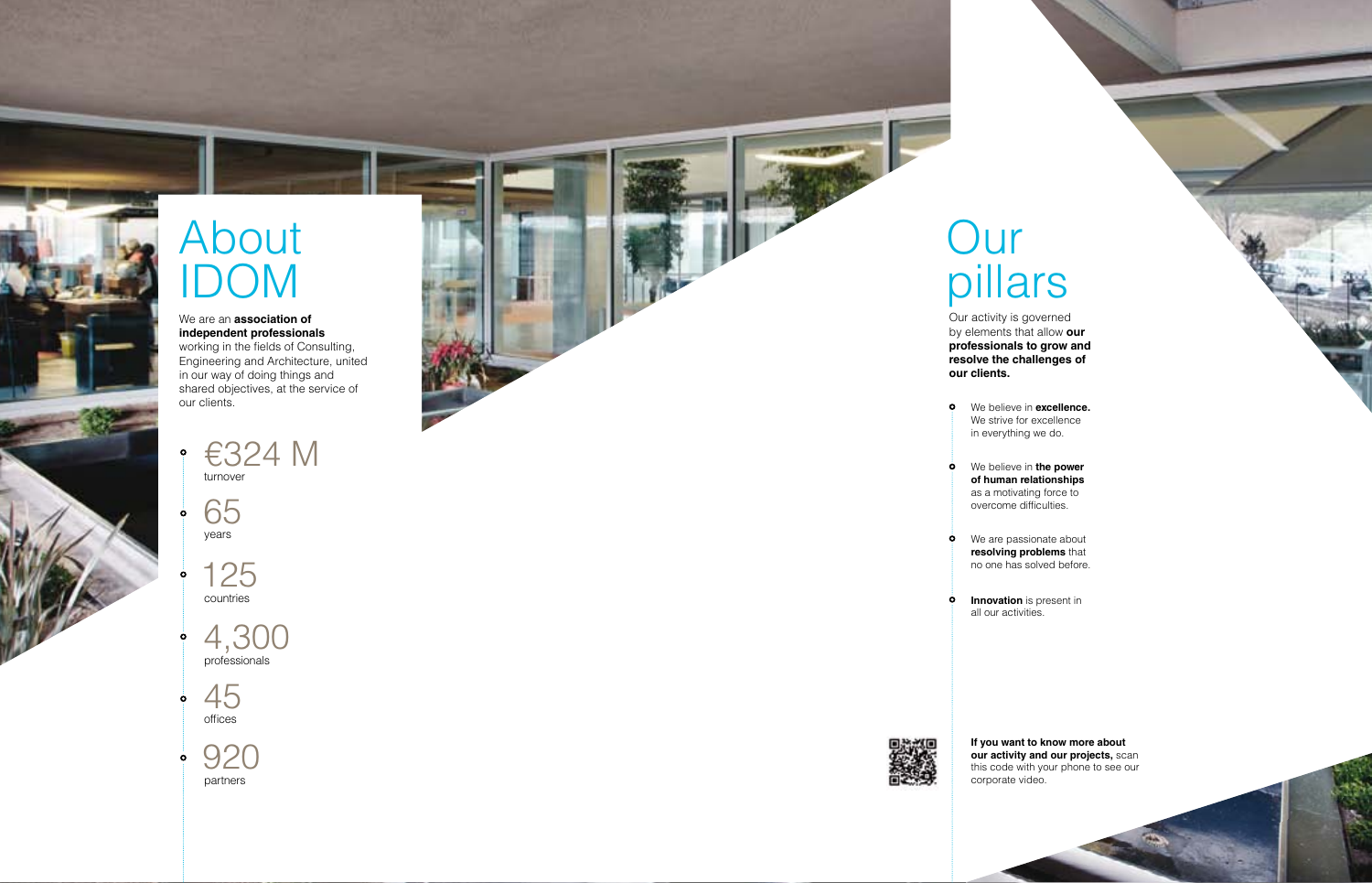- Conceptual design
- Feasibility Studies
- Basic engineering
- Detailed and Constructive Engineering
- Procurement Management
- Owner's Engineering
- Integration of Renewable Energies
- BIM design
- Digitization Expert Systems

Detailed engineering for facilities that together have a total capacity to treat over 6 million m<sup>3</sup>/day.

# **Services**

Ferran Pallás Vallés (center of the image) Desalination Director

Desalination projects of the 21st century are unthinkable without the inclusion of digitization which, in turn, leads to higher levels of competitiveness. **JJ** 

Francisco García Díez (right of the image) Director of Thermal Power BD

José Antonio Aguilar (left of the image) Project Manager

 $\dot{\mathbf{Q}}$  $\dot{\mathbf{o}}$  $\dot{\mathbf{Q}}$  $\dot{\mathbf{o}}$  $\dot{\mathbf{e}}$  $\dot{\mathbf{Q}}$  $\dot{\mathbf{o}}$  $\dot{\mathbf{o}}$  $\dot{\mathbf{o}}$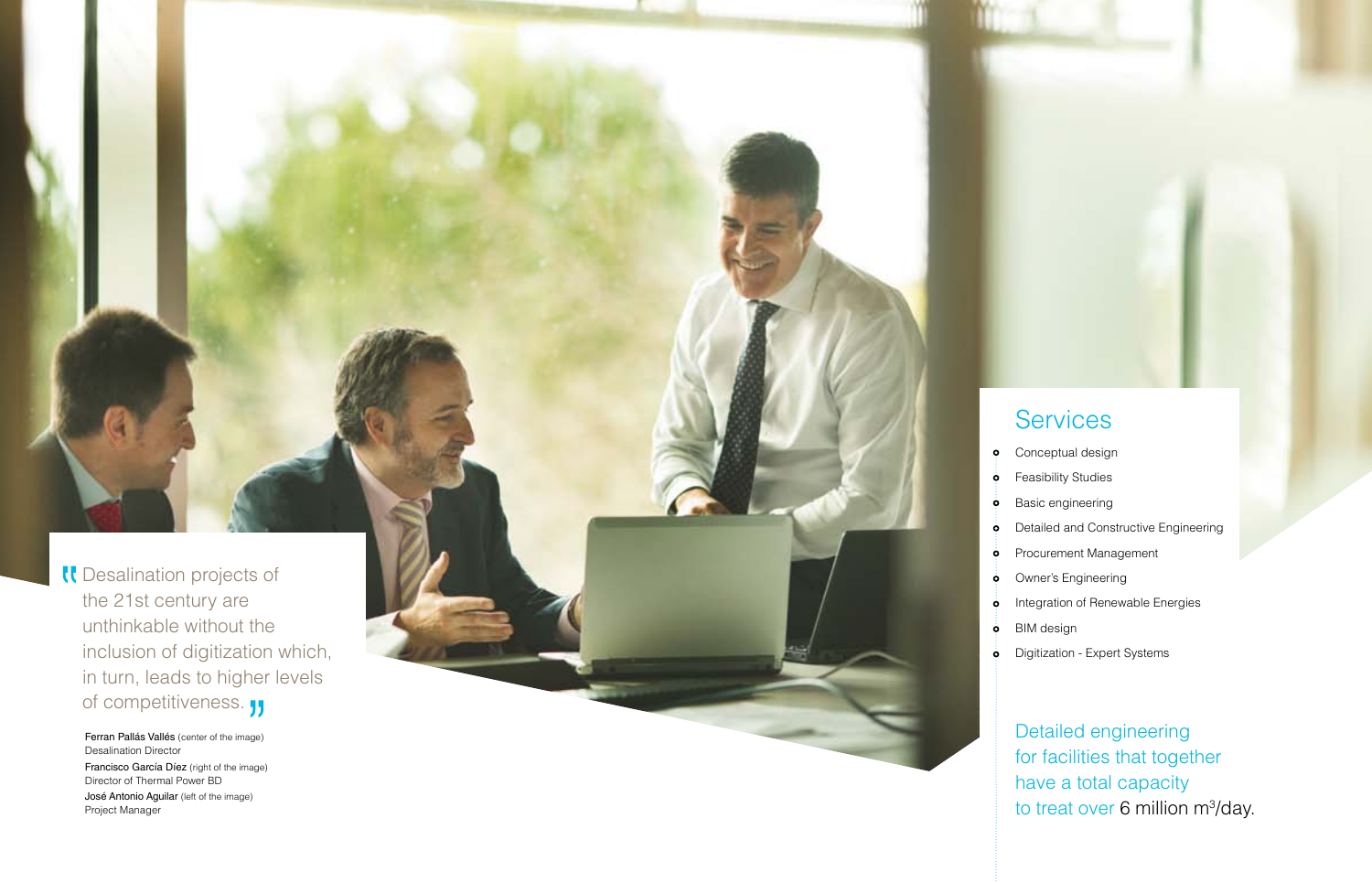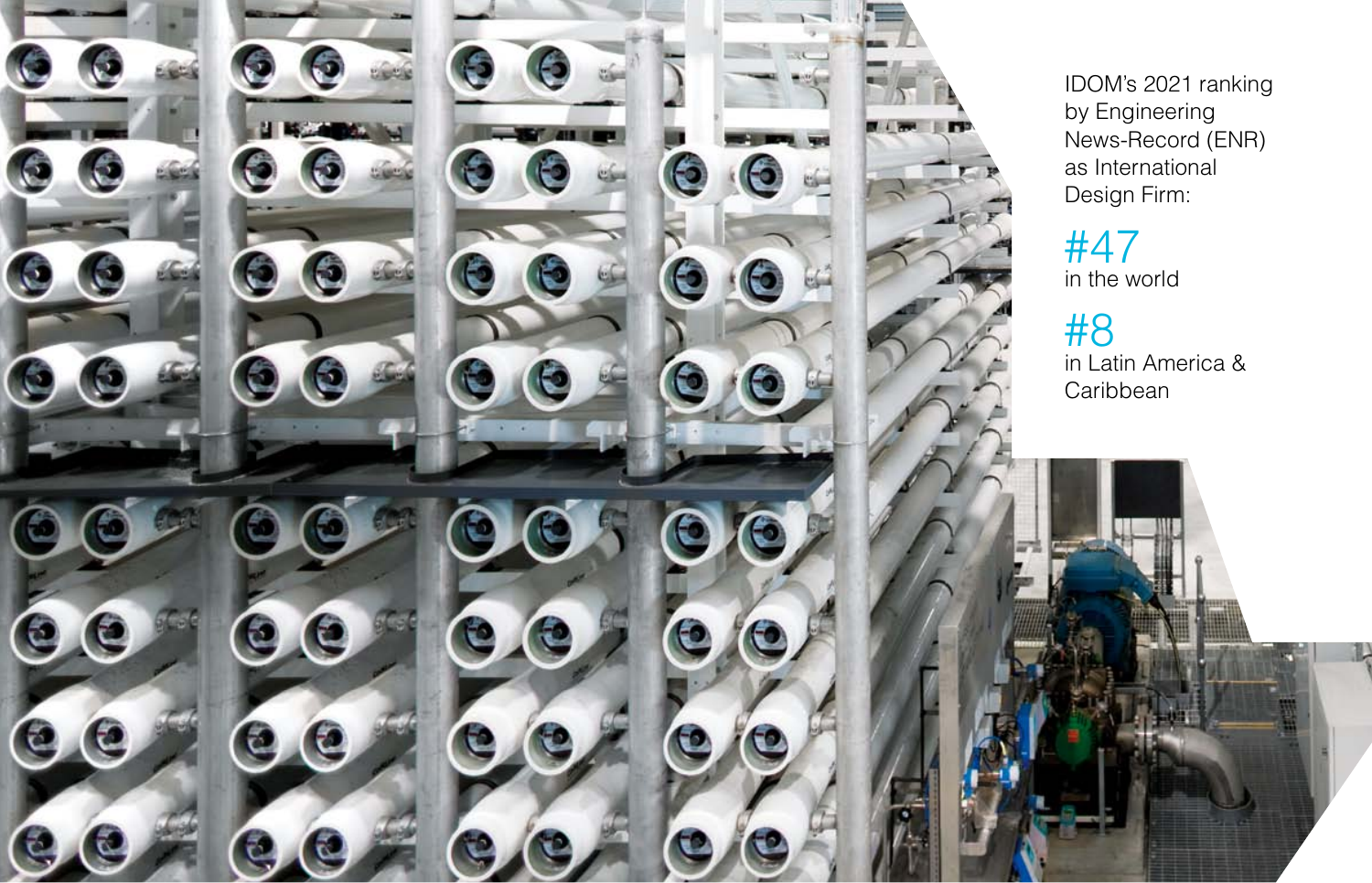

#### **O** KINGDOM OF SAUDI ARABIA

The Rabigh 3 reverse osmosis desalination plant, located on the Red Sea coast, has a production capacity of 600,000 m<sup>3</sup>/day, expandable to 1.2 million cubic meters, and will serve the cities of Jeddah, La Mecca, Taif and the surrounding towns.

#### Basic and detailed engineering

#### Basic and detailed engineering

Located in Abu Dhabi and with a complete pre-treatment by dissolved air flotation and gravity filters, prior to the reverse osmosis membranes, the plant has a capacity of 909,200 m<sup>3</sup>/day.

The innovative design of this plant guarantees the highest efficiency, reliability and availability in comparison to plants around the world.

The 70 MW photovoltaic plant will partially supply the energy demand of the plant and will contribute to making the cost of water produced the lowest in the world achieved to date (March 2022).

#### **RABIGH 3 IWP**

#### **TAWEELAH IWP**

The largest reverse osmosis desalination plant in the world

# $\frac{1}{2}$  of water produced the lowest contact of the context of the lowest  $909,000 \, \mathrm{m}^3$  day

# 600,000 m3



**O** UNITED ARAB EMIRATES

Integration of the biggest photovoltaic park in desalination plant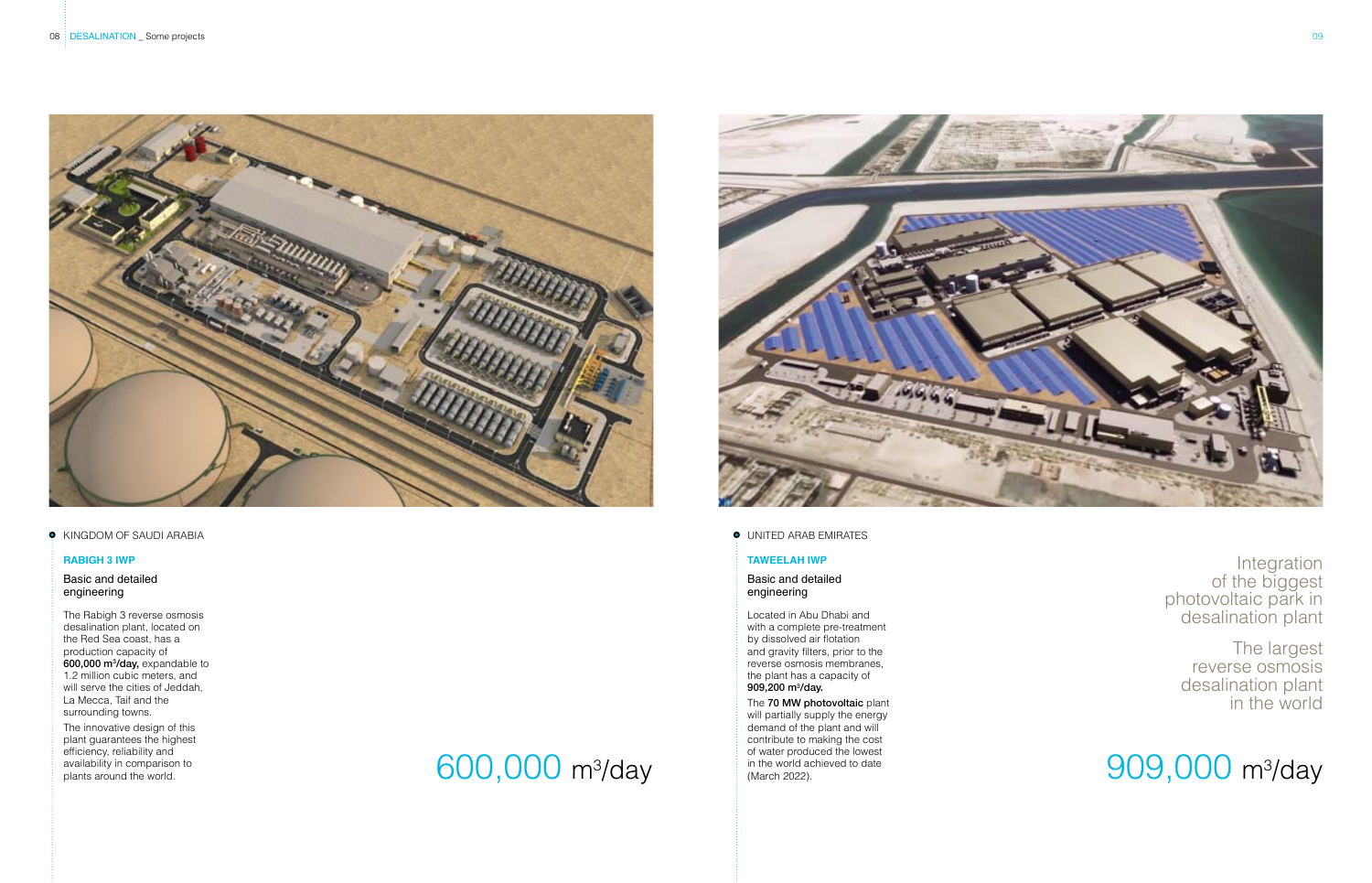



#### **o** OMAN

Basic and detailed engineering

The Shuqaiq 3 reverse osmosis desalination plant is located on the Red Sea coast. The plant is designed for a production capacity of 450,000 m<sup>3</sup>/day. It will supply drinking water to

The Salalah reverse osmosis desalination plant is located on the shores of the Arabian Sea and is designed to produce a flow rate of 120,000 m<sup>3</sup>/day.

the Asir and Chazan regions.

# $120,000$  m<sup>3</sup>/day  $60,000$  m<sup>3</sup>/day the Asir and Chazan regions.  $450,000$  m<sup>3</sup>/day

#### **SHUQAIQ 3 IWP**



#### **O** KINGDOM OF SAUDI ARABIA

#### **SALALAH IWP**

Basic and detailed engineering

The plant has a submerged catchment with its intake and a complete pre-treatment by means of dissolved air flotation and double-layer filtration stages using gravity and pressure filters. Reverse osmosis is produced in five independent trains, with their corresponding energy recovery equipment.

## 120,000 m<sup>3</sup>/day 60,000 m<sup>3</sup>/day

#### **O** GHANA

#### Basic and detailed engineering

The Accra reverse osmosis desalination plant is the first such desalination plant in West Africa.

Designed to produce a flow rate of 60,000 m<sup>3</sup>/day, the plant has a pretreatment process using ultrafiltration membranes. Reverse osmosis is produced in four trains fed by a pressure center that reduces energy consumption, thanks to the greater efficiency of the installed high-pressure pumps.

#### **ACCRA SEA WATER DESALINATION PLANT**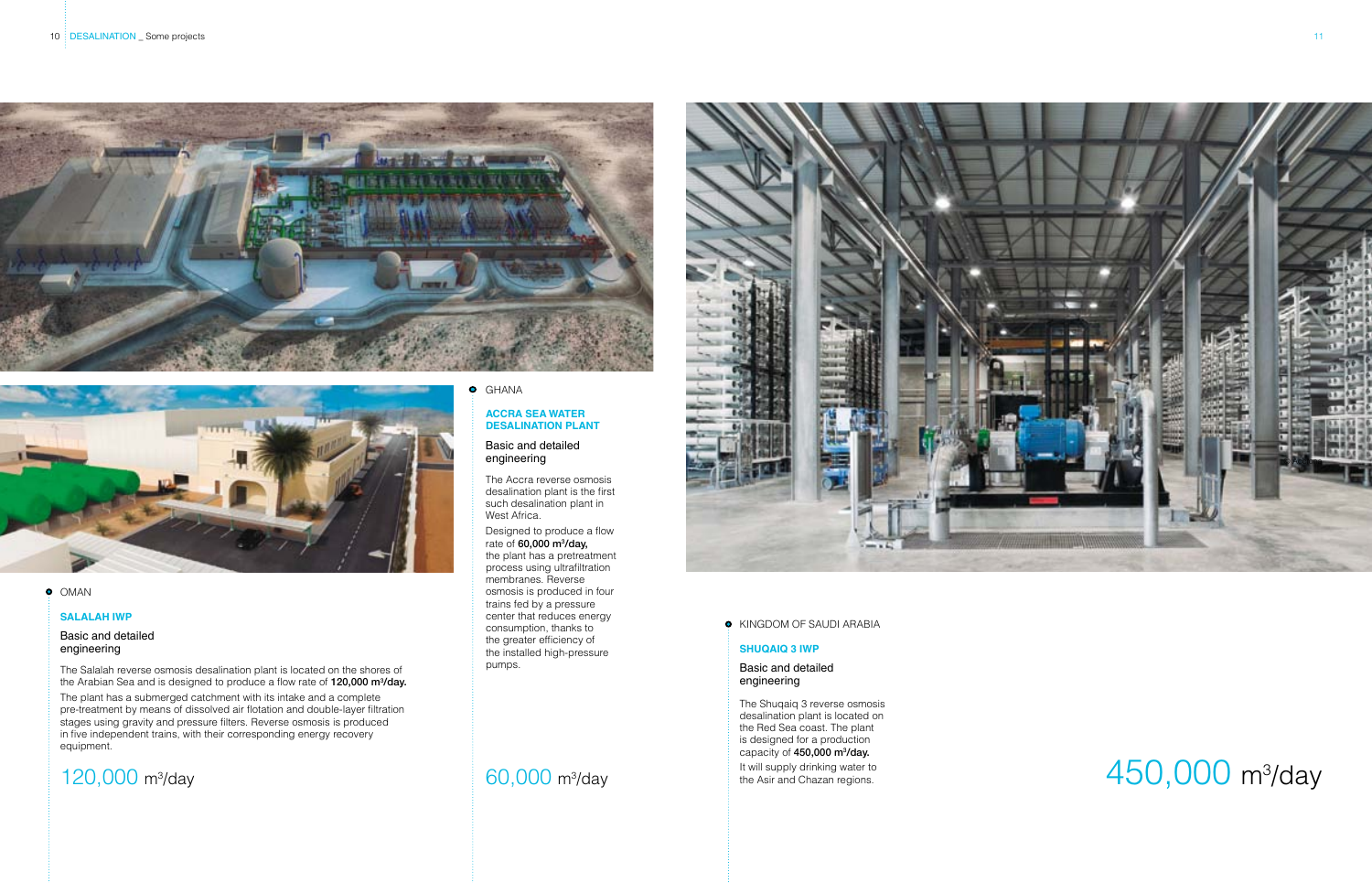## Water planning and management

**O** LAOS **INTEGRAL WATER PLANNING**

Evaluate the resource and its sustainable use

**O** COLOMBIA **OPTIMIZATION OF DRINKING WATER TREATMENT PLANTS IN CALI**

 $\circ$ 

Within the Program for Integrated Management of Water Resources, IDOM has assisted the Ministry of the Environment of the Lao People's Democratic Republic, including annual reports on the status of the basin, the drafting of a study with recommendations to mitigate the expected impact of climate change and technical support to the National Commission of the Nam Ngum River.

In order to update existing plants to new environmental requirements, improvements have been proposed in the operation and efficiency of the two EMCALI drinking water plants that serve 80% of the population of Cali, with a nominal flow of 7.5 m<sup>3</sup>/s and 2.5 m<sup>3</sup>/s, respectively.

## **Transportation** and distribution

**O** COLOMBIA **DESIGN OF SUPPLY AND SANITATION NETWORKS**

Improving existing infrastructures

## Dams and large hydraulic works

**o** SPAIN **EL HIERRO ISLAND HYDROWEOLIC POWER PLANT**

> Committed to the universal right to water

O

IDOM has participated with Empresas Públicas de Medellín (EPM) in several of these contracts, designing more than 50 km of sanitation networks and 35 km of water networks.

The challenge of energy self-sufficiency

The island of El Hierro has accepted the challenge of ensuring that the electrical energy supplied comes from renewable sources, with the commissioning of a hydroelectric plant.

IDOM has participated in the project from the conception phase to its start-up, providing engineering services, procurement management and technical assistance for construction and commissioning.

# **Treatment**

Edition Date: March 2022\_Rev. 01 Cover photo: © metamorworks / Shutterstock.com Page 6-7: © Acciona Page 11: © Acciona

For further information on our references visit our website [idom.com/en/sector/water/desalination](https://www.idom.com/en/sector/water/desalination) or contact us [desalination@idom.com](mailto:desalination@idom.com )